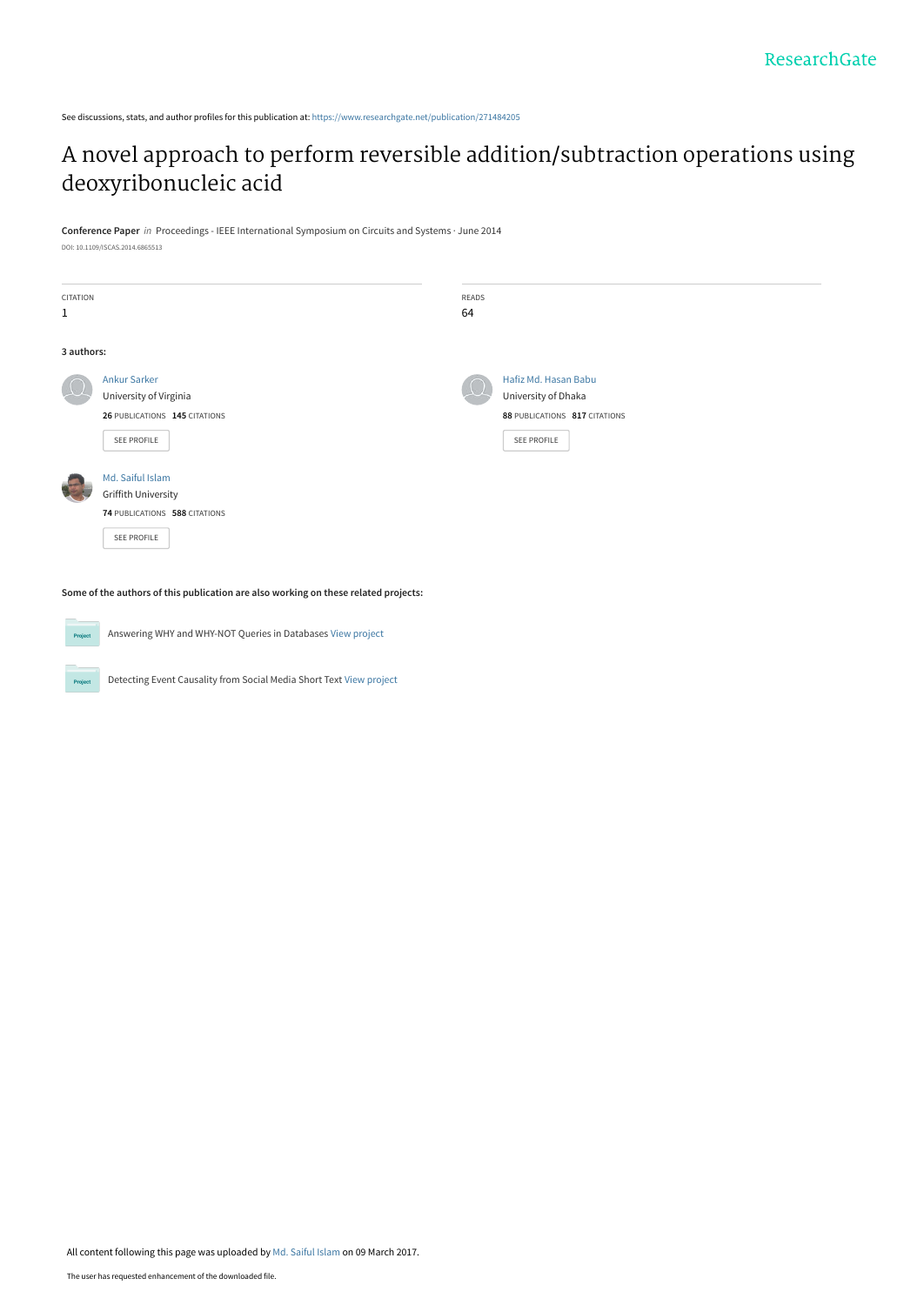# **A Novel Approach to Perform Reversible Addition/Subtraction Operations Using Deoxyribonucleic Acid**

*Ankur Sarker<sup>1</sup> , Hafiz Md. Hasan Babu1 and Md. Saiful Islam2* 

*1 Dept. of Computer Science and Engineering, University of Dhaka, Dhaka 1000, Bangladesh* 

*2 Dept. of Computer Science and Software Engineering, Swinburne University of Technology, VIC 3122, Australia* 

*E-mail: ankur.sum@gmail.com, hafizbabu@cse.univdhaka.edu, mdsaifulislam@swin.edu.au.* 

# *Abstract*

*Reversible logic transforms logic signal in a way that allows the original input signals to be recovered from the produced outputs, has attracted great attention because of its application in many areas. Traditional silicon computers consume much more power compared to computing systems based on Deoxyribonucleic Acid (DNA). In addition, DNA-based logic gates are stable and reusable. In this paper, we propose a new approach for designing DNA-based reversible adder/subtractor circuit; it's possible to perform addition and subtraction operations using single circuit representation. We first merge the properties of addition and subtraction operations. Then, we demonstrate reversible DNAbased addition and subtraction operations. Our proposed DNAbased reversible addition/subtraction circuit is faster than the conventional one due to parallelism and replication properties of DNA strands. It also requires less space because of compactness of DNA strands. In addition, the DNA-based adder/subtractor circuit needs low power as the formation of DNAs consumes a small amount of energy. Finally, the comparative results show that the proposed DNA-based system requires m+3.2<sup>n</sup> DNA signals, but in existing system, it requires m.2<sup>n</sup> , where m is the size of extra*  tags and n is the total number of bits. Besides, the run time *complexity of proposed system has O(1) while the existing system*   $has$   $O(mln_2n)$ .

**Keywords-** *Reversible Logic, DNA and DNA Bases, DNA Annealing, Reversible Logic Gates, DNA Computing, Addition, Subtraction.* 

#### **I. Introduction**

In 1994, Adleman has solved the *Hamilton Path Problem*  with 7-vertices using DNA [1]. The information inside the DNA are stored as a code made by four chemical bases: *Adenine (A)*, *Guanine (G)*, *Cytosine (C)* and *Thymine (T)*. The bonding between two bases of DNA happens between complementary bases, *A* with *T* and *C* with *G*, form base pair units [2]. There are also some non-natural bases like *Xanthine (X)*, *Pseudouridine (Ψ)* and *N(2)- Dimethylguanosine (D)* are complimentary to *Adenine(A)*. Scientists all over the world are now trying to exploit these unique features of DNA to make future computational system to overcome the present limitations of traditional silicon computers, also looking for the additional uneven features of DNA as well. It has been found that Watson-Crick hydrogen bonding is not the only way of interaction between the nucleobases in DNA. Rather, some other important H-bonding interactions between nucleobases are *Hoogsteen* and *Haschemeyer*-*Sobell* interactions, aid to generate bonding between the natural bases and some nonnatural bases [3]. Among the non-natural modified bases, some are *Inosine (I)*, *Xanthosine (X), Pseudouridine (Ψ), 1- Methylguanosine (m1 G), N(2)-Dimethylguanosine (D)*. These modified bases are found to modulate some inherent

functions of DNA like structural stability, temperature tolerance etc.

 Reversible logic was introduced with a view to minimize the energy loss of a circuit. According to Landauer, in irreversible circuits, every bit of information loss generates *KTln2* Joules of energy, where *K* is the *Boltzmann* constant of  $1.38 \times 10^{-23}$  J/K and *T* is the operating temperature [4]. According to Bennet, zero energy dissipation would be possible only if the network consists of reversible gates [5]. As, reversible logic provides one-to-one mapping between the input and output vectors and ensures that the number of input vector is equal to the number of output vector. So, the mapping between input vector and output vector reduces the information loss.

 Followings are the main advantages of using DNA-based computations over the existing silicon-based computations:

- o Data density of double strands DNA will be one base per square nanometer and it will be over one million Gbits/square inch, where data density of typical high performance hard drive is about 7 Gbits per square inch [6-9].
- o Base pair complementation gives a unique error correction mechanism as like RAID 1 array [10].
- o As many copies of the enzyme can work on many DNA molecules simultaneously. It can work in a massively parallel fashion [11].
- o DNA is a stable molecule that never suffers from any changes (mutation) unless it faces harsh (very high temperature, corrosive agents etc.) environment [19].
- o Logic gates based on DNA can be preserved for a very long time (more than a decade) by maintaining and varying temperature [12], [13].

So, from the above discussion we can understand the DNA-based reversible operations require less space and it has self error-recovery capability. Moreover, it also gets parallelism and faster read-write capability.

 The organization of this paper is as follows: Section 2 represents the prior knowledge associated with our proposed methods; Section 3 introduces the relation between 0/1 logic and DNA-based logic. Section 4 presents the concept of merging addition and subtraction operations, also, describes our methodology; besides, Section 5 depicts the comparative analysis. Finally, we conclude this paper with overall significances of our work with future possibilities.

#### **II. Basic Definitions and Properties**

In this section, we present the basic definitions and ideas related to reversible logic and DNA computing.

 A *k×k reversible gate* is a *k*-input and *k*-output circuit that produces a unique output pattern for each possible input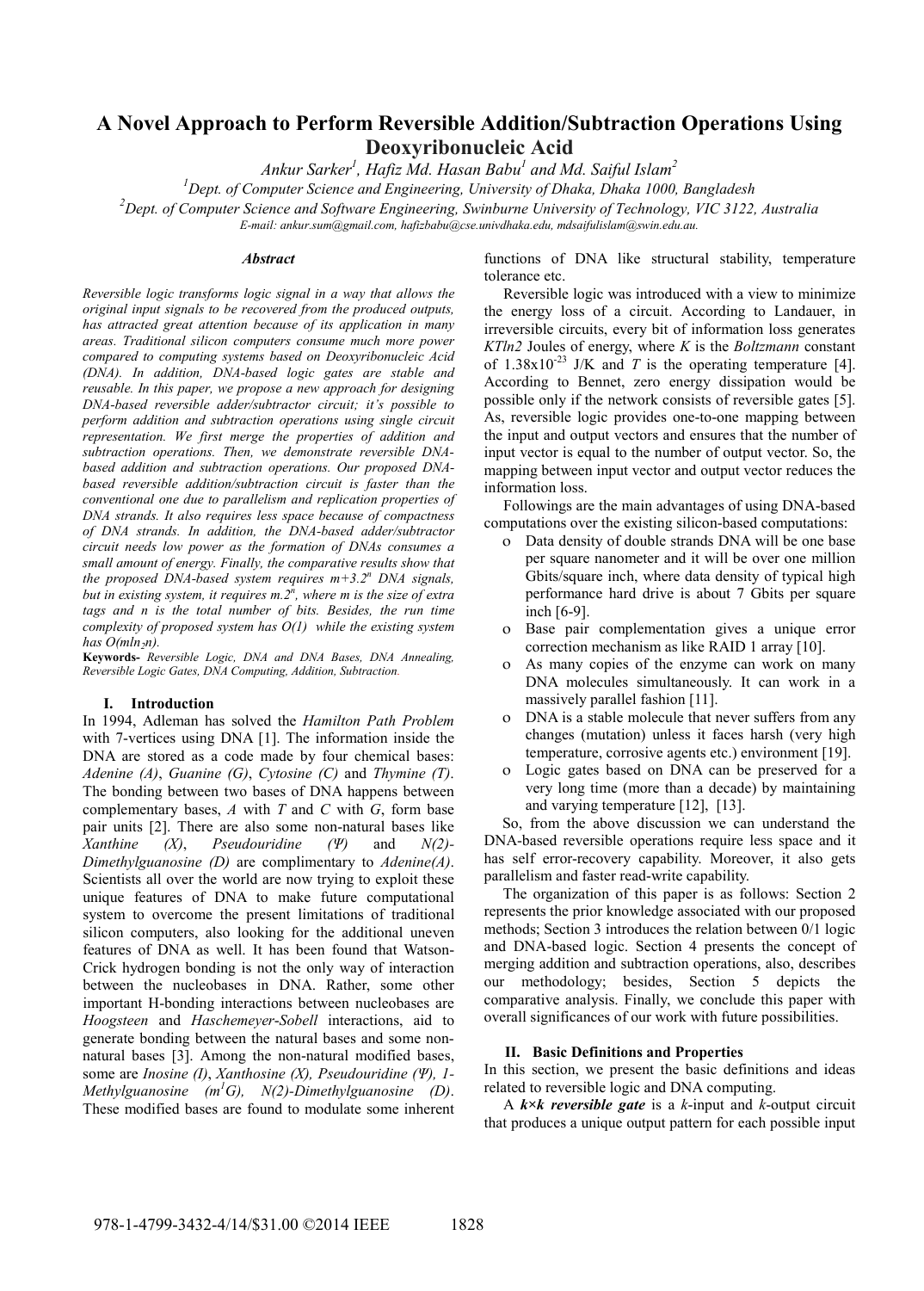combination [15]. Let the input and output vector be  $I_V$  and  $O_V$ , where  $I_V = (I_1, I_2, ..., I_k), O_V = (O_1, O_2, ..., O_k), I_V \leftrightarrow O_V.$ Fig 2.1 shows a  $k \times k$  reversible gate. One bit inverter is a 1×1 reversible gate. Unused outputs of a reversible gate are known as *garbage outputs*, are only used to maintain the reversibility. When a *Feynman Gate* (FG) is used for *Ex-OR*  operation of two inputs, extra output *P* is added, this additional output is known as garbage output [15]. A *3×3 Toffoli gate* realizes  $P = A$ ,  $Q = B$ , and  $R = AB \oplus C$ , where *A*, *B*, *C* are inputs and *P*, *Q*, *R* are outputs [14]. Similarly, A *3×3 Fredkin gate* realizes  $P = A$ ,  $Q = A'B \oplus AC$  and  $R =$ *A'C*⊕*AB*, where *A*, *B* and *C* are inputs and *P*, *Q* and *R* are outputs [15].

*DNA* is the deoxyribonucleic acid. Two chains of DNA are in a right handed double helix. The strands are joint by hydrogen bonding between the bases of opposite strands, to form the base pairs [2]. *DNA Denaturation,* also known as DNA melting, is the process by which *dsDNA* (doublestranded) unwinds and separates into single strands through the breaking of *H-bonds* between the bases and becomes *ssDNA* (single-stranded). Both terms are used to refer to the process as it occurs when a mixture is heated, although "*DNA Denaturation*" can also be referred to the separation of DNA strands induced by chemicals like urea. In DNA replication, DNA denaturation occurs among DNA and it transforms into single-stranded DNA. On the other hand, *DNA Renaturation* or annealing means the formation of *dsDNA* (double-stranded) from *ssDNA* (single stranded) with the help of base pairing by making H-bonds to make a complementary sequence. This term is often used to describe the reformation of complementary strands that were previously separated by heat (thermally denatured) or by use of some chemicals (chemically denatured). In final step of DNA replication, "*DNA Renaturation*" or annealing, also known as hybridization occurs by complementary bases formed using *H-bonds*. The *5'-end* designates the end of the DNA or RNA strand that has the fifth carbon of the deoxyribose or ribose at its terminus where a phosphate group is attached. The *3'-end* designates another end of the DNA or RNA strand and is so named due to its terminating at the hydroxyl group of the third carbon in the sugar ring.

**III. Relation Between 0/1 Reversible Logic and DNA**  Several existing DNA-based designs have proposed the relationships between 0/1 logic with DNA logic [10], [16], [17]. However, existing DNA-based design [17] shows cleaver approach to encode 0/1 logic using two types of single DNA strands, one for input bit and another for operand bit. Also, in design [16], reversible *Toffoli* gate is realized using different DNA strands for control inputs and target inputs of *Toffoli* gate where control input signals are constructed using the dinucleotides *5'-AG* and *5'-CT* representing bit 1 and 0, respectively. The target inputs are constructed with *5'-ΨA* and *5'-UA* as bit 1 and 0, respectively. Similarly, the final outputs are constructed using mixer of *3'-AU, 3'-AD, 3'-AT* and *3'-AX* representing bit 1, 1, 0 and 0, respectively.

**IV. Proposed DNA-Based Adder/Subtractor Circuit**  A half-adder circuit performs addition operation between input variables A and B, equations of the summation and carry are as follows: *Sum=A*⊕*B*, *Carry=AB*. Similarly, fulladder circuit performs addition operation for input variables A, B and C, however, equations of summation and carry are as follows:  $Sum = A \oplus B \oplus C$ ,  $Carry = AB \oplus AC \oplus BC = C$ *(A*⊕*B)*⊕*AB*. Unlike adder circuit, a half-subtractor circuit performs subtraction operation between input variables A and B. Here, equations of borrow and difference are as follows:  $Diff=AGB$ , *Borrow*=  $\overline{AB}$ . Similarly, full-subtractor circuit performs subtraction operation for input variables A, B and C. Thus, equations of borrow and difference are as follows: *Diff* = A  $\oplus$  B  $\oplus$  C, Borrow =  $\overline{AB} \oplus \overline{AC} \oplus BC =$ *C*  $\overline{(A \oplus B)}$   $\overline{\oplus}$   $\overline{AB}$ . In fact, addition and subtraction operations are only differ for *Carry* and *Borrow*. Since *Carry* and *Borrow* signals are not being required at one time, we can easily merge these signals using one *exclusiveor* operation. The overall representation is depicted in Fig. 4.1. Four reversible DNA-based *Toffoli* gates with one DNA-based *Fredkin* gate are used to construct the proposed adder/subtractor circuit, (the university of *Toffoli* gate makes possible to realize any composite circuit). First, it calculates *AB* and  $\overline{AB}$ ; then, it performs  $A \oplus B$ . Finally, it generates *Carry/Borrow.* There are seven inputs with one control signal,  $S_0$  for *Fredkin* gate and three outputs (*Add/Sub*, *Carry/Borrow* and *S*<sub>0</sub>) with four garbages. To construct the DNA-based adder/subtractor circuit, we adopt the procedure, technical parameters of existing method [16]. As like that work, two single stranded DNA (*ssDNA*) molecules are used here as control inputs and another is used as target input. The final output is produced using two control input signals and generated with pre-designed *ssDNA* segments which binds with the target input and make it double stranded (*dsDNA*). Here, we propose the slightly modified pre-designed DNA segments with a *Poly-A* tail, it helps this segment to get more molecular weight compared to the target input and this modification is necessary for the effective execution of operations. The two control inputs with the target input are represented by a string of bits where each bit is represented by a *dinucleotide* (two consecutive nitrogenous base of DNA). As like the previous work [16], control inputs, target input and final output are encoded in the same way (not shown here). The non-natural bases are used to make the design more efficient in terms of performance. Also, it is used to modulate the final output signals. After performing the operations, there are unchanged two input signals (two *ssDNA*) and one output signal (one *dsDNA*, consists of control input signal with a larger predesigned oligo). This *dsDNA* is denatured for separation of the smaller strand by capillary electrophoresis. This smaller strand is again ready to be annealed with the modified input strand (having poly A tail and inosines, I, binds with all the bases and indicates no value after binding with the bases and used here for blocking one bit). Meanwhile, all other things are transferred to storage for reusing. This double strand is now ligated with another input (two base pairs long double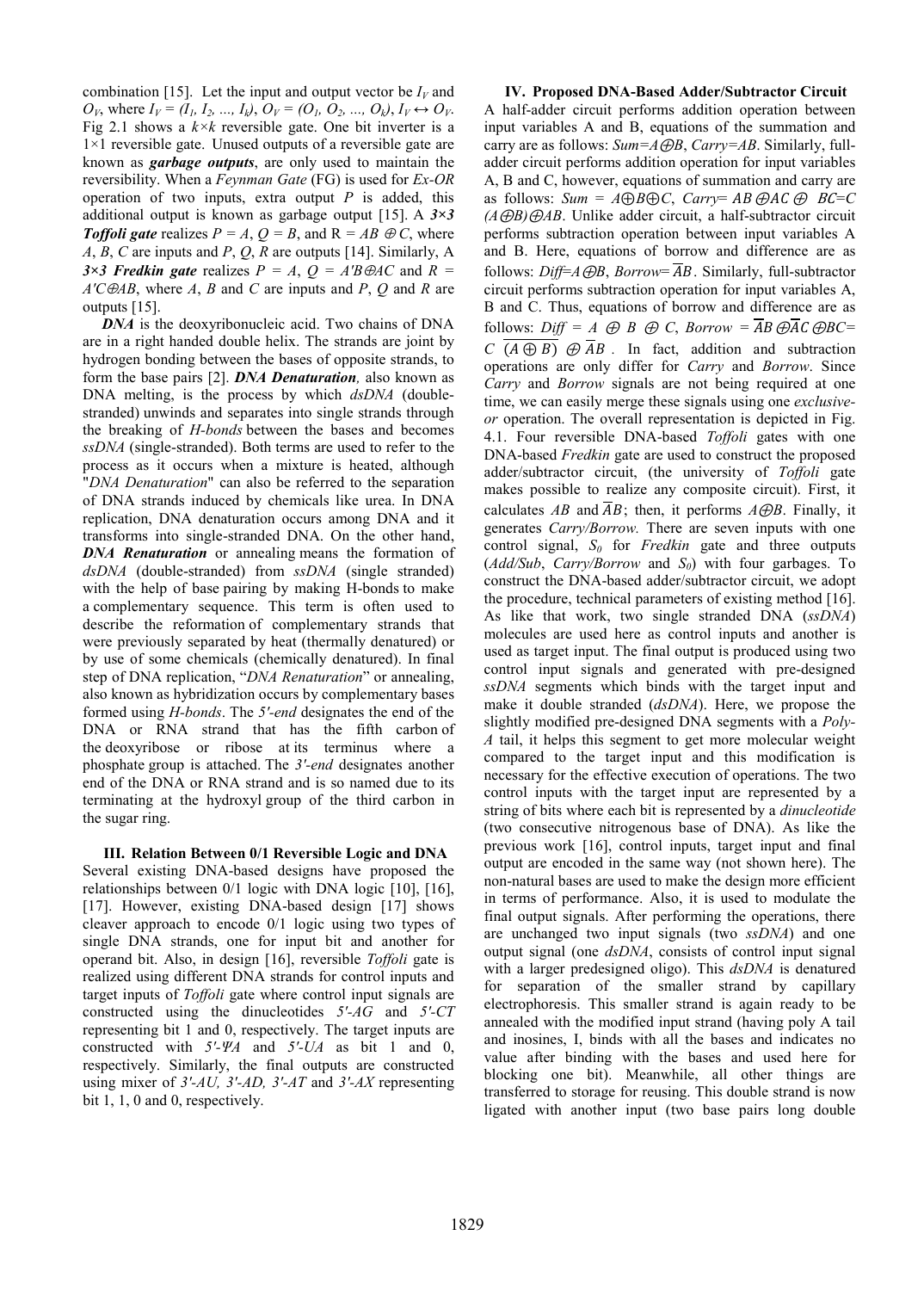strand DNA fragment that adds either 1 or 0 bit signal) on the opposite site of flanking *Poly-A* nucleotide tail. This ligated double strand is the output for the first round of addition/subtraction operations. To make sequential circuit, it is necessary to form all input in single stranded form. To fan-out third output of proposed gate, a unique tag is used in target input. As a result, third output is formed in partially double strand where left part with unique tag is double stranded (representing output) and right part is single stranded (equivalent to output forming in control input) which will be used to fan-out.



Fig. 4.1: Block diagram of the Hybridization process of the proposed DNA-based system for Addition/Subtraction Operation.



Fig. 4.2: DNA Hybridization of logical *AND* operation using DNA-based *Toffoli* gate.



Fig. 4.3: DNA Hybridization of logical *NOT* operation using DNA-based *Toffoli* gate.

 Later figures (Fig. 4.2-Fig. 4.6) show the sequential operaitons of proposed DNA-based half-adder/subtractor. Fig. 4.2 shows the operations of DNA-based *Toffoli* gate performing *AB*, where first input A represents 1010 and B represents 0110; the target output represents 0010 by using 3*'* single strand DNA bases, then, it is fed into final *Toffoli* gate. Similarly, Fig. 4.3 shows the performing  $\overline{A}$  operation, where final output is 0101, also represented by 3*'* single strand DNA bases, it is fed into middle *Toffoli* gate. Again, in Fig. 4.4,  $\overline{AB}$  operation is performed using outputs of first and second *Toffoli* gates, produces 0100 represented by 3*'*  *TCTCGATC* which is fed into final *Toffoli* gate to produce *Carry/Borrow* signal.



Fig. 4.4: DNA Hybridization of logical AND operation between complemented and non- complemented literals using DNA-based *Toffoli* gate.



Fig. 4.5: DNA Hybridization of logical *Ex-OR* operation using DNA-based *Toffoli* gate.



Fig. 4.6: DNA Hybridization of logical *Ex-OR* operation between two *ANDed* products using DNA-based *Toffoli* gate.

As like previous gates, Fig. 4.5 represents *A*⊕*B,* the Add/Sub operation, here, the produced 3*'* single strand DNA represents 1100, which would be fed into fulladder/subtractor circuit. Finally, in Fig. 4.6, the selection operation of  $\overline{AB}$  and  $\overline{AB}$ , means the *Carry/Borrow* produced by control signal *S0*, 3*'AGAGAGAG* single strand DNA bases which is fed into *Fredkin* gate. Now, to construct DNA-based reversible full-adder/subtractor circuit, we can easily use two half-adder/subtractor blocks with extra exclusive-or operations.

# **V. Proposed Design Analysis**

In our proposed design, we use four DNA-based *Toffoli* gates and one *Fredkin* gate to construct overall circuit. For three inputs, total number of synthesizing DNA bases is *4n*. In prior one [17], it had constraint of  $m+2n \leq 20$ , but this